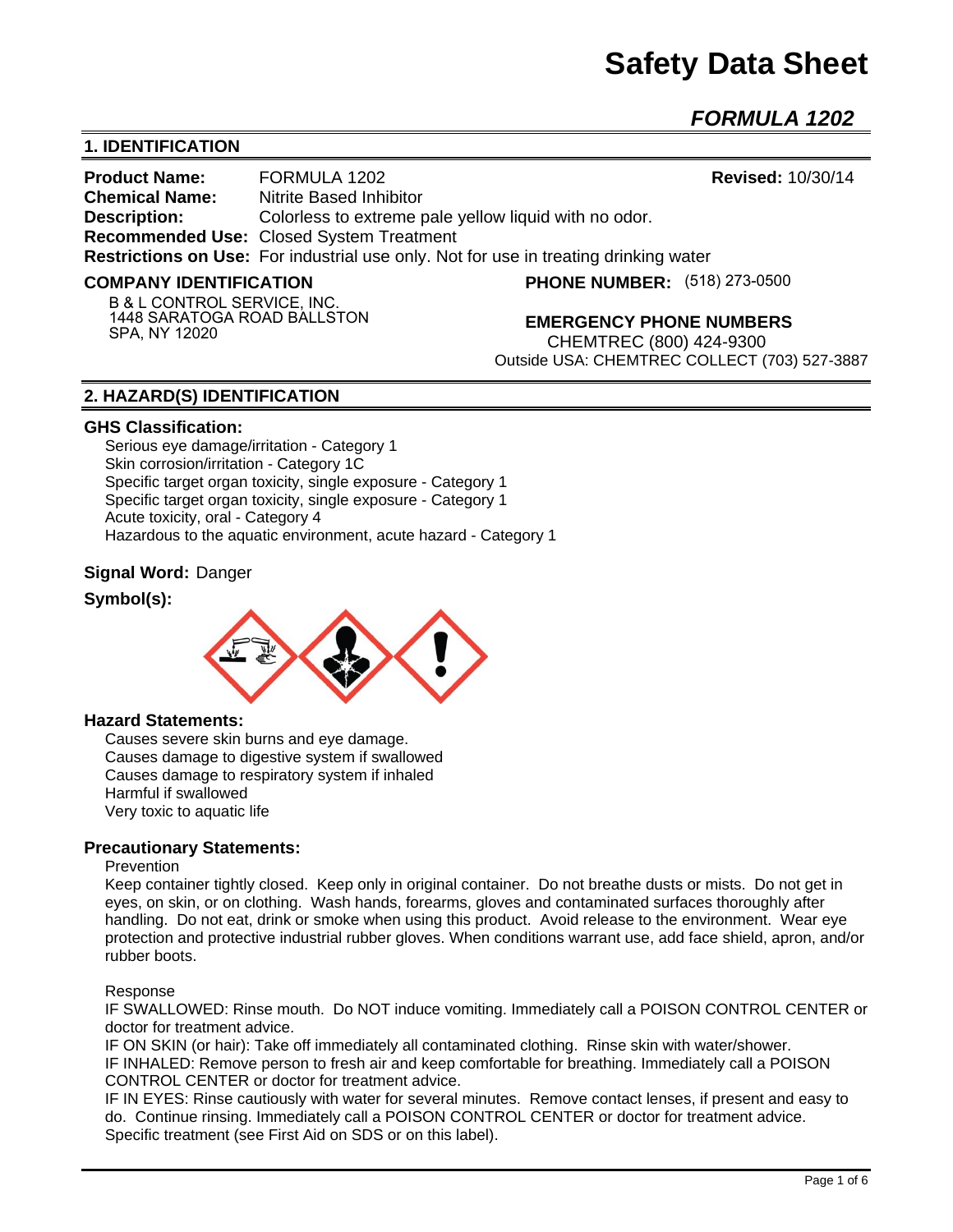Take off contaminated clothing and wash it before reuse. IF exposed or concerned: Call a POISON CONTROL CENTER or doctor for treatment advice. Collect spillage.

Storage

Store in a secure manner.

**Disposal** 

Dispose of in accordance with local, regional, national and international regulations.

## **Hazards Not Otherwise Classified:** None Known.

## **Percentages of Components with Unknown Acute Toxicity:**

 Dermal: 8% Inhalation: 8%

| <b>3. COMPOSITION / INFORMATION ON INGREDIENTS</b> |                 |               |  |  |
|----------------------------------------------------|-----------------|---------------|--|--|
| <b>CHEMICAL INGREDIENTS</b>                        | <b>CAS NO.*</b> | PERCENT (%)** |  |  |
| A. Hazardous Ingredients                           |                 |               |  |  |
| <b>SODIUM NITRITE</b>                              | 7632-00-0       | $2\% - 12\%$  |  |  |
| SODIUM HYDROXIDE                                   | 1310-73-2       | $< 5\%$       |  |  |
| TOLYLTRIAZOLE, SODIUM SALT                         | 64665-57-2      | $< 5\%$       |  |  |
| <b>B. Other Ingredients</b>                        |                 |               |  |  |
| <b>BORATE SALT</b>                                 | 1303-96-4       |               |  |  |
|                                                    |                 |               |  |  |

**Legend: L=<1%; M=1-10%; H=>10%**

**\* Exposure limit and regulatory information in Sections 8 & 15**

**\*\* Exact percentage is a trade secret. Concentration range is provided to assist users in providing appropriate protections.**

## **4. FIRST AID MEASURES**

**Eye Contact:** Immediately flush with clean, cool water for 15 minutes and if irritation persists, get medical attention.

- **Skin Contact:** Immediately wash skin with soap and plenty of water while removing contaminated clothing, for at least 15 minutes. If irritation persists, get medical attention. Launder contaminated clothing before reuse.
- **Inhalation:** No adverse effects anticipated by this route of exposure. If effects occur, remove patient to fresh air and give artificial respiration via a suitable mechanical device such as a bag and mask if required and get medical attention. Do not use mouth-to-mouth resuscitation.
- **Ingestion:** Do not induce vomiting. Rinse mouth with copious quantities of water first and get immediate medical attention. Drink several glasses of water. Never give anything by mouth to an unconscious person. If vomiting occurs, keep airways clear.
- **Note to Physician:** There is no specific antidote. Treatment of overexposure should be directed at the control of symptoms and the clinical condition of the patient. Aspiration may cause lung damage. Probable mucosal damage may contraindicate the use of gastric lavage.

## **Most Important Symptoms/Effects:**

- **Eye Contact:** May cause severe irritation or burns. Prolonged contact may cause irreversible damage and/or blindness.
- **Skin Contact:** Prolonged contact may cause irritation, rash or burns. Severity is generally determined by concentration of solution and duration of contact.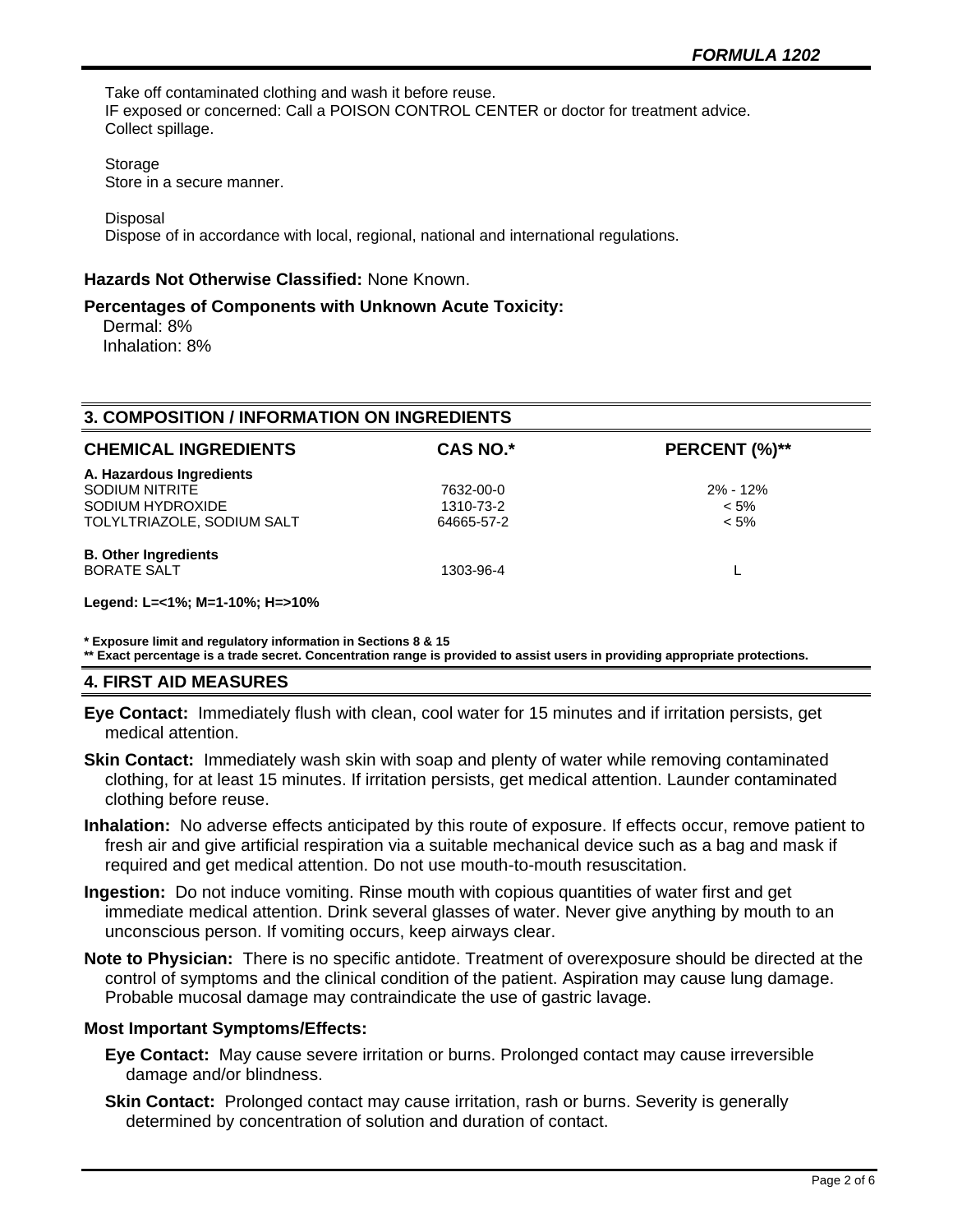- **Inhalation:** Inhalation of mist may be irritating; a stinging sensation may be experienced. May cause damage to the upper respiratory tract and lungs under severe conditions.
- **Ingestion:** May be toxic. May cause severe irritation or burns of the mouth, throat, and internal tissues resulting in possible nausea and/or vomiting. Large amounts can result in acute toxic effects which may be fatal.
- **Indication of Immediate Medical Attention and Special Treatment, if Necessary:** Other than acute, none known. See section 11 for toxicological information.

# **5. FIRE FIGHTING MEASURES**

**Suitable (and Unsuitable) Extinguishing Media:** Flood with water. Heavy water jet advantageous.

**Specific Hazards Arising from the Chemical:** Product is corrosive to eyes, skin, and respiratory system. Closed containers may rupture (due to buildup of pressure) when exposed to extreme heat. If evaporated to dryness, some product residuals may burn. Thermal decomposition may release oxides of carbon and nitrogen. The dry nitrite is an oxidizing agent and can supply oxygen to stimulate or accelerate the combustion of other combustibles.

**Special Protective Equipment and Precautions for Fire-Fighters:** Wear self-contained breathing apparatus and full turn-out gear. Approach fire from upwind direction. If possible, move containers away from fire. Cool fire exposed containers with water spray. If containers rupture or leak, product may evolve irritating or toxic gas under extreme heat. Contain runoff

# **6. ACCIDENTAL RELEASE MEASURES**

## **Spill Containment and Clean-up Instructions:**

Wear suitable protective equipment found in section 8. Small spills may be flushed with copious quantities of water, preferably to a sanitary sewer or waste treatment facility. Larger spills should be diked to prevent runoff and then absorbed in sand or other inert absorbent for disposal. The area may then be flushed with copious quantities of water. Floor may be slippery; use care to avoid falling. Avoid release of this product into the environment to prevent contamination of soil, sewers, natural waterways and/or groundwater. See Section 12 for Ecological Information.

# **7. HANDLING AND STORAGE**

## **Handling and Storage:**

Store in a cool, dry, well ventilated area, between 10°C and 49°C. Keep containers tightly closed when not in use and follow all recommended safety precautions when handling the material. Keep out of sun and away from heat or open flame. Keep away from incompatible materials. See Section 10 for incompatible materials.

# **8. EXPOSURE CONTROL / PERSONAL PROTECTION**

**Engineering Controls:** General ventilation expected to be satisfactory

## **PERSONAL PROTECTION EQUIPMENT**

**Respiratory:** Not normally required.

**Eyes and Face:** Chemical resistant goggles or face shield.

**Hands and Skin:** Chemical resistant rubber, neoprene latex or PVC

**Other Protective Equipment:** Eyewash station in area of use. Wear long sleeve shirt, long pants, and boots.

## **EXPOSURE GUIDELINES**

**Exposure Limits:**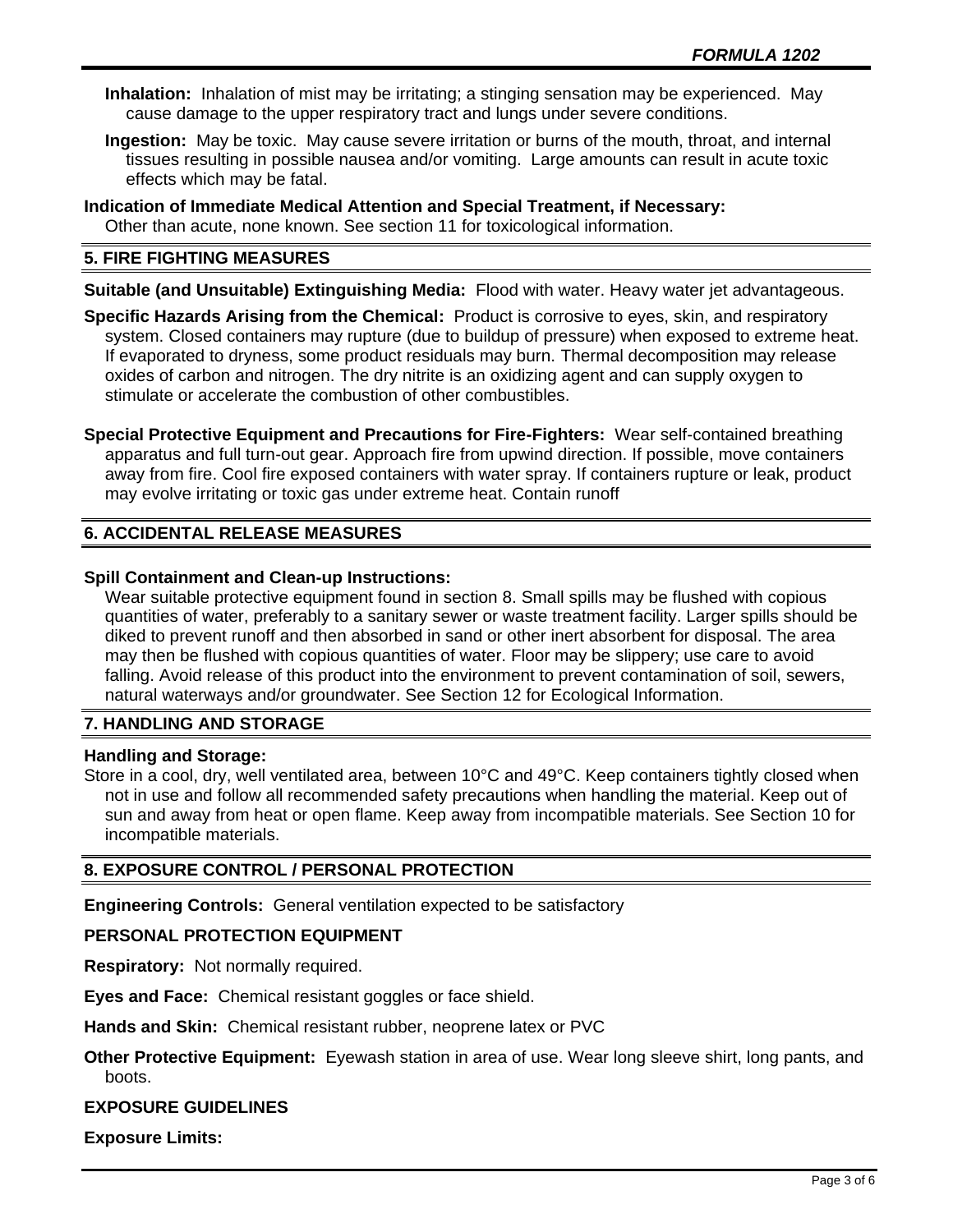| 9. PHYSICAL AND CHEMICAL PROPERTIES  |                                                       |                                        |                        |  |  |
|--------------------------------------|-------------------------------------------------------|----------------------------------------|------------------------|--|--|
| <b>Appearance and Odor:</b>          | Colorless to extreme pale yellow liquid with no odor. |                                        |                        |  |  |
| <b>Odor Threshold:</b>               | N.D.                                                  | <b>Vapor Pressure:</b>                 | N.A.                   |  |  |
| pH (undiluted):                      | $12.1 - 12.6$                                         | <b>Vapor Density:</b>                  | ا>                     |  |  |
| <b>Freeze Point:</b>                 | $<-3°C(27°F)$                                         | Specific Gravity(@22°C):               | $1.045 - 1.055$        |  |  |
| <b>Boiling Point:</b>                | >100°C (212°F)                                        | <b>Solubility in Water:</b>            | Complete               |  |  |
| <b>Flash Point:</b>                  | None                                                  | <b>Partition Coefficient:</b>          | N.D. (n-octanol/water) |  |  |
|                                      |                                                       | <b>Auto-Ignition Temperature:</b>      | N.D.                   |  |  |
| <b>Evaporation Rate:</b>             | 1.0                                                   | <b>Decomposition Temperature: N.D.</b> |                        |  |  |
| <b>Flammability</b> (solid, gas): No |                                                       | <b>Viscosity:</b>                      | N.D.                   |  |  |
| Flammable Limits in Air: LFL - N.A.  |                                                       |                                        |                        |  |  |
|                                      | $UFL - N.A.$                                          |                                        |                        |  |  |

## **10. STABILITY AND REACTIVITY**

**Reactivity:** Not normally reactive at normal temperatures and pressure.

**Chemical Stability:** Stable under normal conditions

**Possibility of Hazardous Reactions:** Will not occur under normal conditions.

**Conditions to Avoid:** Avoid excessive heat, sparks or open flames.

- **Incompatible Materials:** Hazardous reactions can occur with acids, ammonium compounds, reducing agents -particularly cyanides, thiocyanates and thiosulfates, certain combustibles and organics. Product decomposes even by weak acids with evolution of brown fumes of N2O3.
- **Hazardous Decomposition Products:** Thermal decomposition may release oxides of carbon and nitrogen. The dry nitrite is an oxidizing agent and can supply oxygen to stimulate or accelerate the combustion of other combustibles.

## **11. TOXICOLOGICAL INFORMATION**

**Ingestion Testing:** Rat, LD50: 1202 mg/kg\*

**Skin Testing:** None established for this product.

**Inhalation Testing:** None established for this product.

\*Calculated based on GHS acute toxicity formula.

## **CHRONIC TOXICITY DATA**

**Sensitization Testing:** None established for this product.

**Other Testing:** None established for this product.

**Routes of Exposure:** Eyes, Ingestion, Inhalation, Skin.

**Eye Contact:** May cause severe irritation or burns. Prolonged contact may cause irreversible damage and/or blindness.

**Skin Contact:** Prolonged contact may cause irritation, rash or burns. Severity is generally determined by concentration of solution and duration of contact.

**Inhalation:** Inhalation of mist may be irritating; a stinging sensation may be experienced. May cause damage to the upper respiratory tract and lungs under severe conditions.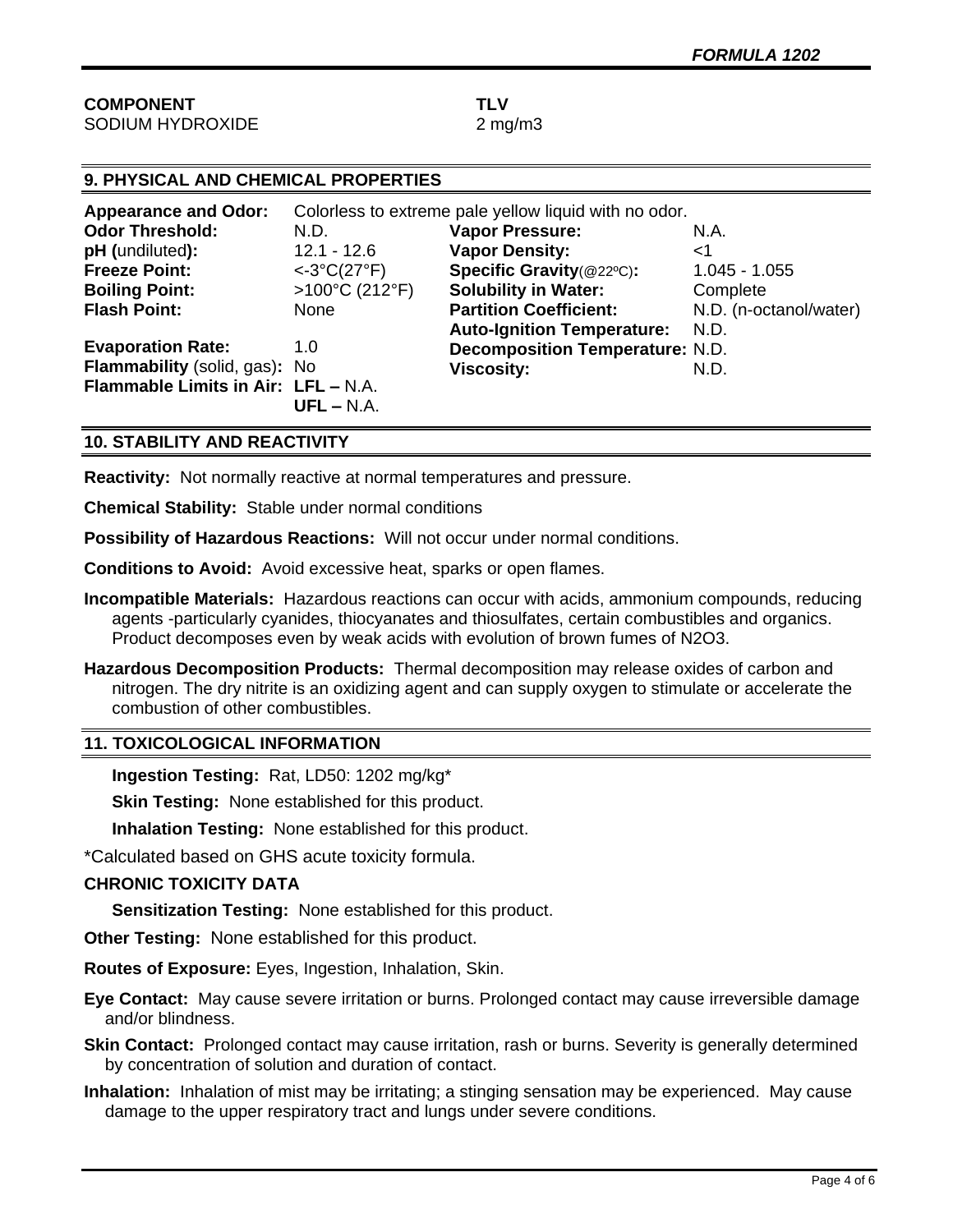**Ingestion:** May be toxic. May cause severe irritation or burns of the mouth, throat, and internal tissues resulting in possible nausea and/or vomiting. Large amounts can result in acute toxic effects which may be fatal.

**Medical Conditions Aggravated by Exposure:** None known.

**Chronic Effects from Repeated Overexposure:** Other than short term effects, none established.

## **12. ECOLOGICAL INFORMATION**

## **Aquatic Toxicity Data:**

 Invertebrate: Ceriodaphnia dubia, LC50/48hr: 0.04 mg/l\* Fish: Rainbow trout, LC50/96hr: 2.74 mg/l\* \*Calculated based on GHS acute aquatic toxicity formula.

**Product Fate Data:** None established for this product.

**Biodegradation Data:** None established for this product.

## **13. DISPOSAL CONSIDERATIONS**

**Waste Disposal:** Dispose of in accordance with local, regional, national and international regulations. Contact the Hazardous Waste representative at the nearest EPA Regional Office for guidance. Container Disposal: Triple rinse container (or equivalent) promptly after emptying and offer for reconditioning if appropriate. Empty the rinsate into application equipment or a mix tank or store rinsate for later use or disposal.

## **14. TRANSPORT INFORMATION**

**US DEPARTMENT OF TRANSPORTATION (DOT) INFORMATION UN/NA ID Number:** UN3266 **Proper Shipping Name:** CORROSIVE LIQUID, BASIC, INORGANIC, N.O.S. (CONTAINS SODIUM HYDROXIDE) **Hazard Class:** 8 **Packing Group:** PGIII **VESSEL TRANSPORT (IMO/IMDG)**

**UN/NA ID Number:** UN3266 **Proper Shipping Name:** CORROSIVE LIQUID, BASIC, INORGANIC, N.O.S. (CONTAINS SODIUM HYDROXIDE) **Hazard Class:** 8 **Packing Group:** PGIII **Marine Pollutant:** No